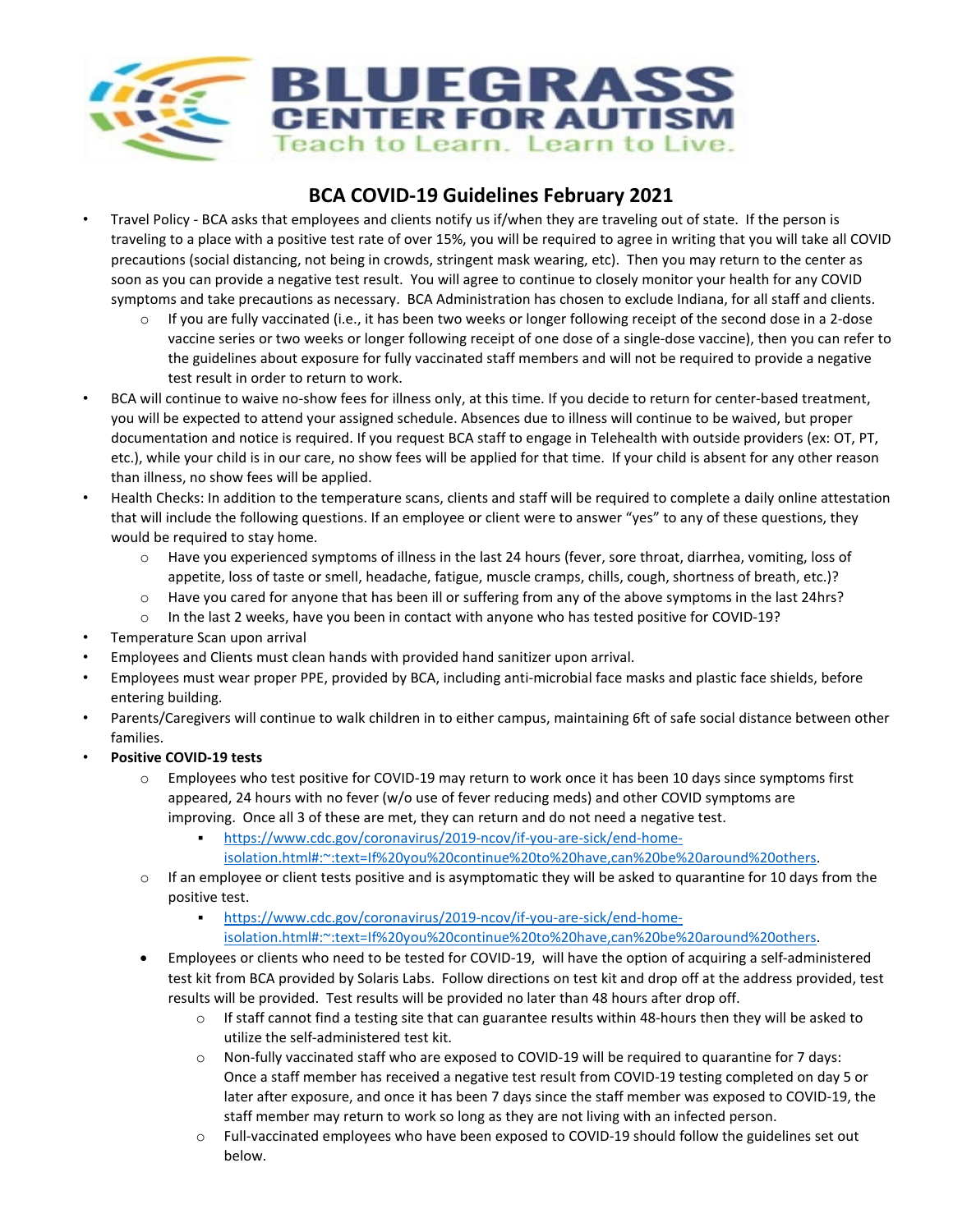

- o Employees will be required to utilize EFMLA, PTO, unpaid leave, and/or workers compensation benefits as applicable, if they are required to quarantine due to COVID-19.
- o In the instances of a potential COVID-19 exposure at BCA facilities, BCA will notify close contacts of the person testing positive. It is the policy of BCA to follow CDC guidelines in determining who is a "close contact," and this includes those individuals who came in close contact with the infected individual within the 48 hours of developing symptoms or testing positive if asymptomatic.
- $\circ$  Those identified staff will be asked to quarantine for the suggested amount of time based upon CDC guidelines for healthcare providers/facilities and may be required to produce a negative test result for returning to work.
- o According to the CDC, individuals who have tested positive for COVID-19 are not required to quarantine or be tested again for subsequent exposures for up to 3 months, as long as they do not develop symptoms. For subsequent exposures, staff and clients who have previously tested positive for COVID-19 are not required to quarantine for additional periods of time, regardless of exposure, for 90 days following their original test date.
	- [https://www.cdc.gov/coronavirus/2019-ncov/if-you-are](https://www.cdc.gov/coronavirus/2019-ncov/if-you-are-sick/quarantine.html#:%7E:text=Who%20needs%20to%20quarantine%3F,do%20not%20develop%20symptoms%20again)[sick/quarantine.html#:~:text=Who%20needs%20to%20quarantine%3F,do%20not%20develop%20sympto](https://www.cdc.gov/coronavirus/2019-ncov/if-you-are-sick/quarantine.html#:%7E:text=Who%20needs%20to%20quarantine%3F,do%20not%20develop%20symptoms%20again) [ms%20again.](https://www.cdc.gov/coronavirus/2019-ncov/if-you-are-sick/quarantine.html#:%7E:text=Who%20needs%20to%20quarantine%3F,do%20not%20develop%20symptoms%20again)

### • **Exposed Health Care Personnel/BCA Staff**

- o Staff members who are exposed while working at BCA, while wearing proper PPE are not required to quarantine or test unless they show symptoms.
- $\circ$  Staff members whose exposure occurs outside the center are required to quarantine for 7 days, test on day 5 and may return with negative test results and no symptoms after the 7-day quarantine, so long as they are not living with an individual who is infected with COVID-19.

#### <https://www.cdc.gov/coronavirus/2019-ncov/hcp/testing-healthcare-personnel.html>

#### **Exposed Health Care Personnel/BCA Staff who have completed COVID Vaccine schedule**

- HCP/BCA Staff who are fully vaccinated are not required to quarantine if exposed to COVID-19.
	- o BCA must have all required documentation of administration of the COVID Vaccine.
	- o Each of the following requirements must be met in order to be exempt from quarantine after exposure:
		- Are fully vaccinated (i.e., ≥2 weeks following receipt of the second dose in a 2-dose series, or ≥2 weeks following receipt of one dose of a single-dose vaccine)
		- Are within 3 months following receipt of the last dose in the series
		- Have remained asymptomatic since the current COVID-19 exposure
- <https://www.cdc.gov/vaccines/covid-19/info-by-product/clinical-considerations.html>

#### **Exposed BCA Clients who test negative and show NO symptoms**

- $\circ$  Those clients who have been exposed to a positive case either outside/inside the center will be required to complete 1 of 3 options for quarantine. According to the CDC, the options should be based on personal health risks and the risks of those you encounter. The longer the quarantine for the more at-risk population applies.
	- Quarantine for 14 days with no symptoms and may return to BCA
		- Must include a medical note with a clean bill of health
	- Quarantine for 10 days with no symptoms and may return to BCA
		- Must include a medical note stating clean bill of health

 Quarantine for 7 days, on day 5 get tested and produce negative test result and may return to BCA [https://dnks20yxl1c2u.cloudfront.net/381d0fbb43b611527a8f1c329301ef51fd555fcf/New%20CDC%20Quarantine%20Guid](https://dnks20yxl1c2u.cloudfront.net/381d0fbb43b611527a8f1c329301ef51fd555fcf/New%20CDC%20Quarantine%20Guidelines%20in%20Plain%20Language.pdf) [elines%20in%20Plain%20Language.pdf](https://dnks20yxl1c2u.cloudfront.net/381d0fbb43b611527a8f1c329301ef51fd555fcf/New%20CDC%20Quarantine%20Guidelines%20in%20Plain%20Language.pdf)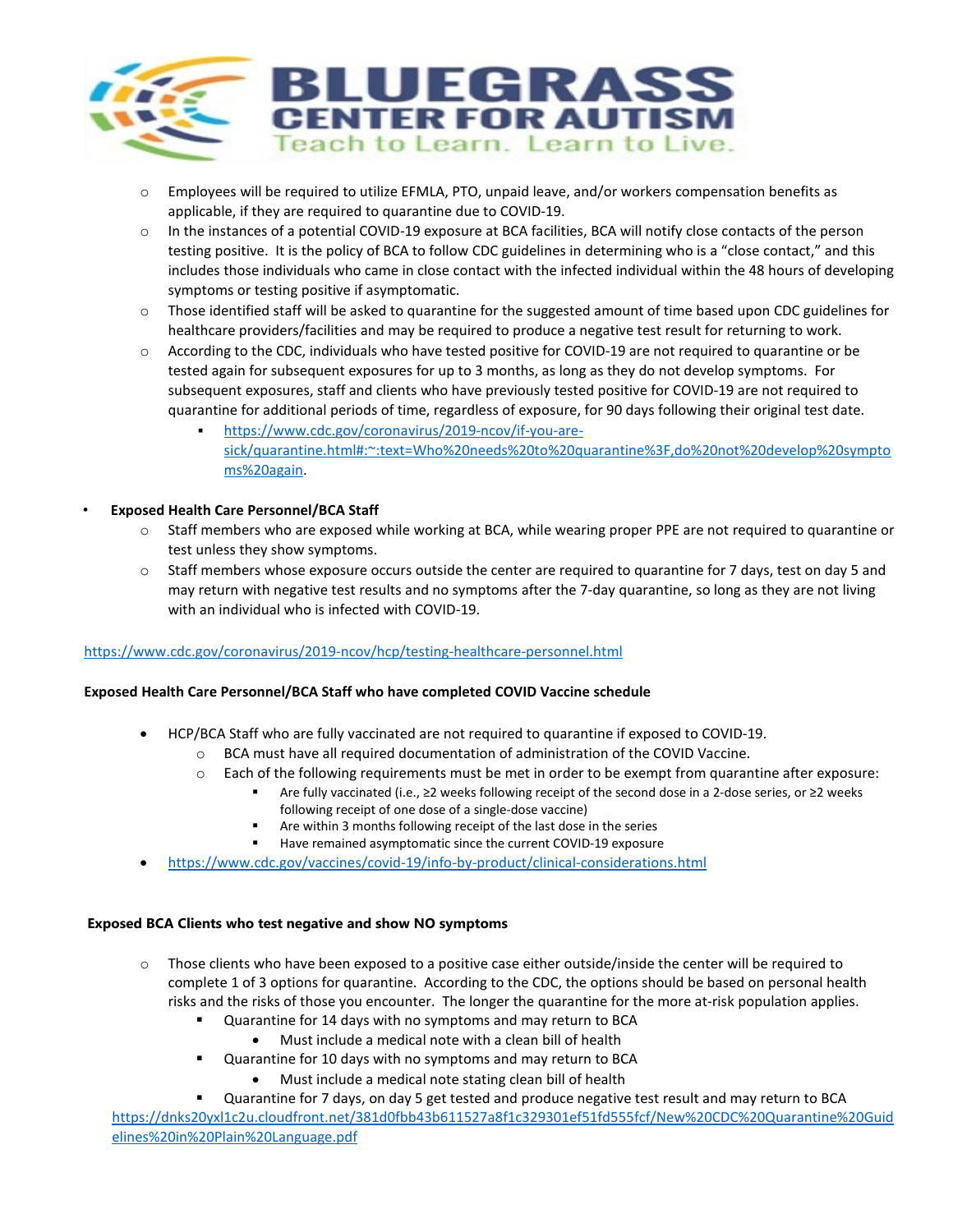

- Admin Staff and Billing Department will continue to work remotely.
- Vocational Learners will remain center-based and we will revisit community activities April 2021.
- East Campus Gym will reopen, parents will be required to sign waiver for their children to attend.
- Early Care Services are provided on a limited basis and must be necessary for parents to fulfill work responsibilities.
- 8:00am 4:00pm staff schedule
- 9am-3:30pm Monday through Thursday and 9am-1:30pm on Fridays, client schedule
- NO group activities unless clients are able to wear a mask, otherwise must remain a minimum of 6 ft apart.
- Clients assigned to rooms based on being able to maintain a minimum of 6ft between clients.
- Staff will rotate on an hourly basis instead of 30 minutes when possible.
- Outside therapists such as APT will be permitted, only after successful completion of health scans. They will be required to wear masks as well.
- Outside visitors such as prospective clients, donors will be admitted, only after completing health scans. They will be required to wear masks as well.
- Telehealth services will only continue for those clients unable to return at this time. If this pertains to you, please address insurance authorization with your BCBA/Program Coordinator.
- Clients with medical reasons for needing Telehealth services through March 31, 2021, will need to provide medical documentation and will be exempt from no-show fees and Telehealth will be scheduled.
- **Community Based Clients** 
	- o Temperature and Health Checks for all household members will take place upon each visit.
		- BCA staff have touchless thermometers with them
	- o BCA staff will wear a mask, it is up to the individual client if they choose to wear masks.
	- o BCA staff will provide hand sanitizer for themselves and client upon arrival.
	- o Materials brought by BCA staff are sanitized after each visit
	- o Materials/toys that are in the home should be sanitized by parents/caregivers after each visit.
	- o Clients with medical reasons for needing Telehealth services through March 31, 2021, will need to provide medical documentation and will be exempt from no-show fees and Telehealth will be scheduled.

## **Staff/Client Arrival:**

- 1. Staff sanitize prior to clocking in on Swipe Clock.
- 2. If you are not able to report for a shift please let your Clinical Director know ASAP.
- 3. Please wear your mask into the building.
- 4. Health Assessment will be completed online prior to reporting for work. You may not enter main part of building until this is completed.
- 5. You are responsible for washing your mask after your shift each day.
- 6. Place all personal items in the room your assigned. If you wish you can place your lunchbox in the refrigerator.
	- a. You may eat lunch in any outdoor spaces (weather permitting). You may eat in common areas; however, you must maintain 6ft between other staff members and must sanitize area when you are finished.
- 7. East Staff will be allowed to use Kids Center Bathrooms.
	- a. Staff are responsible for sanitizing toilet and sink areas after EVERY bathroom use
- 8. Health checks will be conducted for clients upon arrival. Client's parents will bring them to the lobby. Please remain at your team room until you are called to come get them from the lobby.
- 9. Sessions will be an hour long. Staff will remain in their assigned "wings/pods" whenever possible.
- 10. RBT and Graduate supervision will take place via video call whenever possible.
- 11. Clients always need to be at a minimum 6ft apart. This includes hallway, waiting for bathroom, bathroom sinks, and other transition areas.
- 12. After a client uses the bathroom please wash their hands and spray the toilet and sink area with Lysol.
- 13. At the end of your hour session:
	- a. Enter your timesheet in Central Reach.